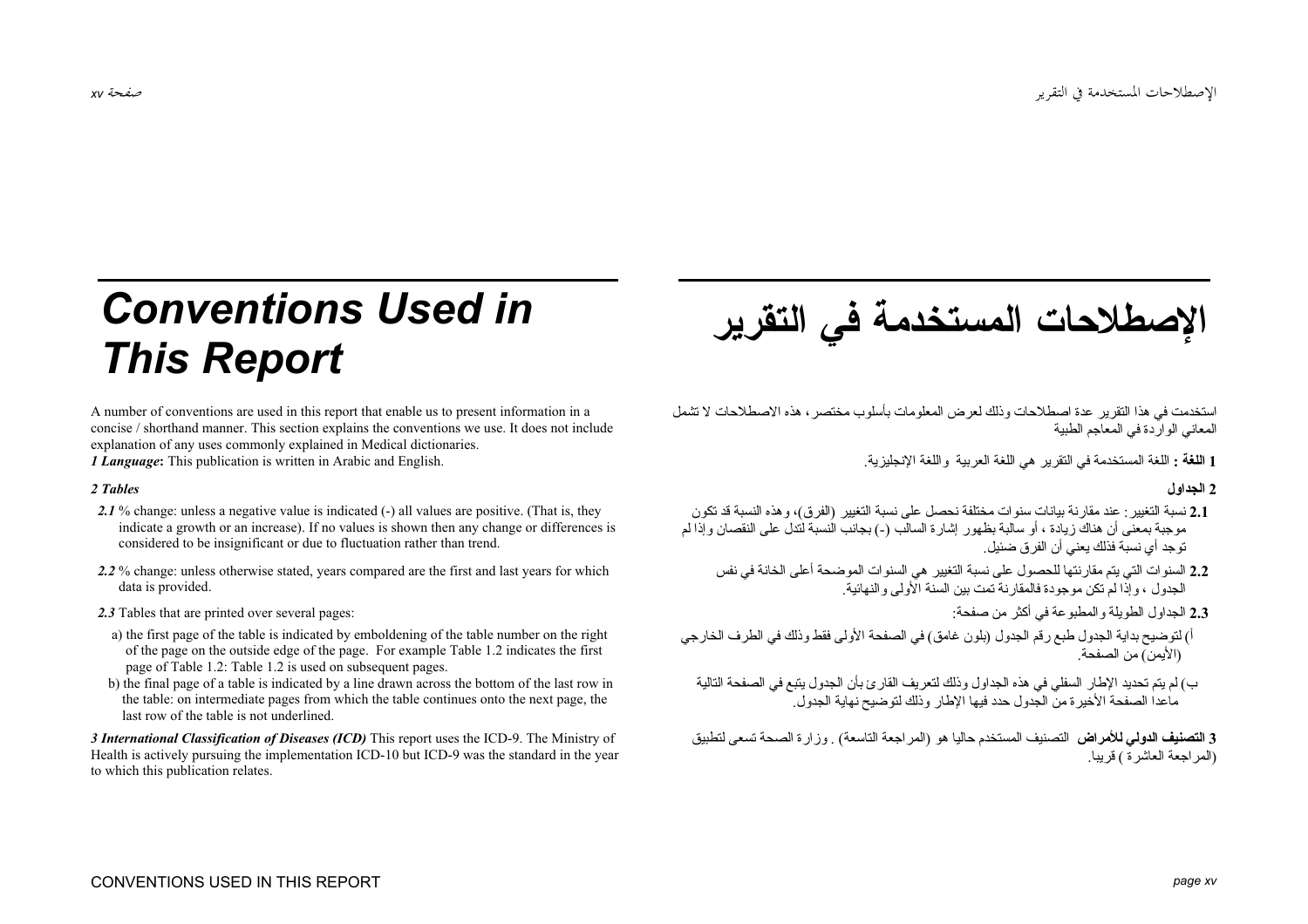## 4 Population

Population figures are provided by the Central Statistics Organization. The last actual census was 1991 and the population at that time is provided in section 2 of this publication. The total population for non-census years (1999 for example) is estimated by CSO on the basis of the most recent census (1991 for example).

**Population estimates by region /health center** in 1995 & 1996 reports we have applied a  $\%$ increase for each region that is equal to the % increase for the whole population. In 1997 and onwards we have used the Central Statistics Organization method which depends on fixed percentage of population distribution by region, nationality and sex in 1991.

## 5 Births

5.1 Reported Births are births reported by medical institutions usually hospitals.

5.2 Registered Births are births notified to the civic authorities when a birth certificate is sought for a child. This is all births in the year including those that took place in the year but were registered during the 1<sup>st</sup> three months of the following year.

5.3 Infant Mortality Rate 1999 = Infants deaths < 1yr in 1999  $\times$  1000 Live hirths in  $1999$ 

Infants deaths  $= 102$  (excluding 27 cases of extreme prematurity under 25 weeks of gestation that perish shortly after birth)

Denominator =  $13,187$  (excluding 27 cases of extreme prematurity

under 25 weeks of gestation that perish shortly after birth)

Infant mortality rate in 1999 =  $102 \times 1000 = 7.7$ 13.187

## **6 Health Centers**

Health centers with no antenatal services are referred to other health centers as follows:

- Antenatal services for Dair H.C. patients is offered in Muharrag H.C.  $\bullet$
- This service is offered for Jaw & Asker Clinic patients in Hamad Kanoo H.C.
- This service is offered for Zallaq clinic patients in Kuwait H.C.

Out-patients visits by health center shown in table 1.5 includes the following visits: General, Dental, child screening and antenatal.

# 4 السكان

البيانات المتعلقة بالسكان مو ضحة في الفصل الثاني من هذا النقر بر و هي تخص آخر تعداد تم عمله في عام .<br>1991 أما بالنسبة لعدد السكان للسنو ات التي ليس بها تعداد ، فهي تقدير ات مصدر ها الجهاز المر كز ي للإحصاء وبتم تقدير ها باستخدام أحدث تعداد، مثال علَّى ذلك :عدد السكان لَّعام 1994 تم تقدير ه باستخدام تعداد 1991.

**تقدير ات السكان حسب المنطقة / المركز الصحي في** تقر بر 1995 و 1996 تم احتساب نسبة ز بادة سنو بة متساوية لكل منطقة، و هي نفس نسبة الزيادة في مجموع السكان الكلي. ومنذ عام 1997 تم استخدام الطريقة المتبعة في الجهاز المركزَّ ي للإحصاء حيث يتمّ تقدير السكان حسب المنطقة و الجنسية و النوع بتثبيت التوزيع النسبي للسكان حسب المنطقة والحنسبة والنوع لعام 1991

# 5 المه الند

5.1 العواليد العبلغ عنهم هم المواليد الذين تم النبليغ عن ولادتهم عن طريق المستشفيات ولكن لم تجرى لهم إجر اءات التسجيل و إصدار شهادة مبلاد

5.2 المواليد المسجلين هم المواليد الذين ولدوا وسجلوا في نفس السنة مضاف اليهم المواليد الذين ينتمون لنفس السنة ولكن تسجيلهم تم خلال الـ3 شهو ر الأولى من السنة التالية .

5.3 معدل وفيات الرضع لعام 1999 = وفيات الرضع أقل من سنة لعام 1999 × 1000<br>المو البد الأحياء لعام 1999 وفيات الرضع = 102 ( لا تشمل 27 من الخدج أقل من 25 اسبو ع من الحمل توفو ا بعد الو لادة مباشر ة)

المواليد الأحياء = 13,187 ( بدون الخدج تحت 25 اسبوع الذين توفوا بعد الولادة مباشرة )

 $7.7 = \frac{1000 \times 102}{13.187} = 1999$  معدل وفيات الرضع لعام

# 6 المر اكز الصحبة

خدمات ر عاية الحو امل غير منو فر ة في بعض المر اكز الصحية، لذا يتم تقديمها في المر اكز التالية:

- تقدم خدمات رِ عاية الحو امل لمر ضي مركز الدير الصحي في مركز المحرق الصحي .
	- تقدم خدمات الرعاية لمرضى عيادة جو وعسكر في مركز حمد كانو الصحى
		- تقدم خدمات الر عاية لمرضى عيادة الز لاق في مركّز الكويت الصحى .

زيارات العيادات الخارجية الموضحة في جدول 1.5 حسَّب المركز الصحي تشمَّل : زيارات العيادات العامة و الأسنان و زيار ات فحص الأطفال وزيار ات الحو امل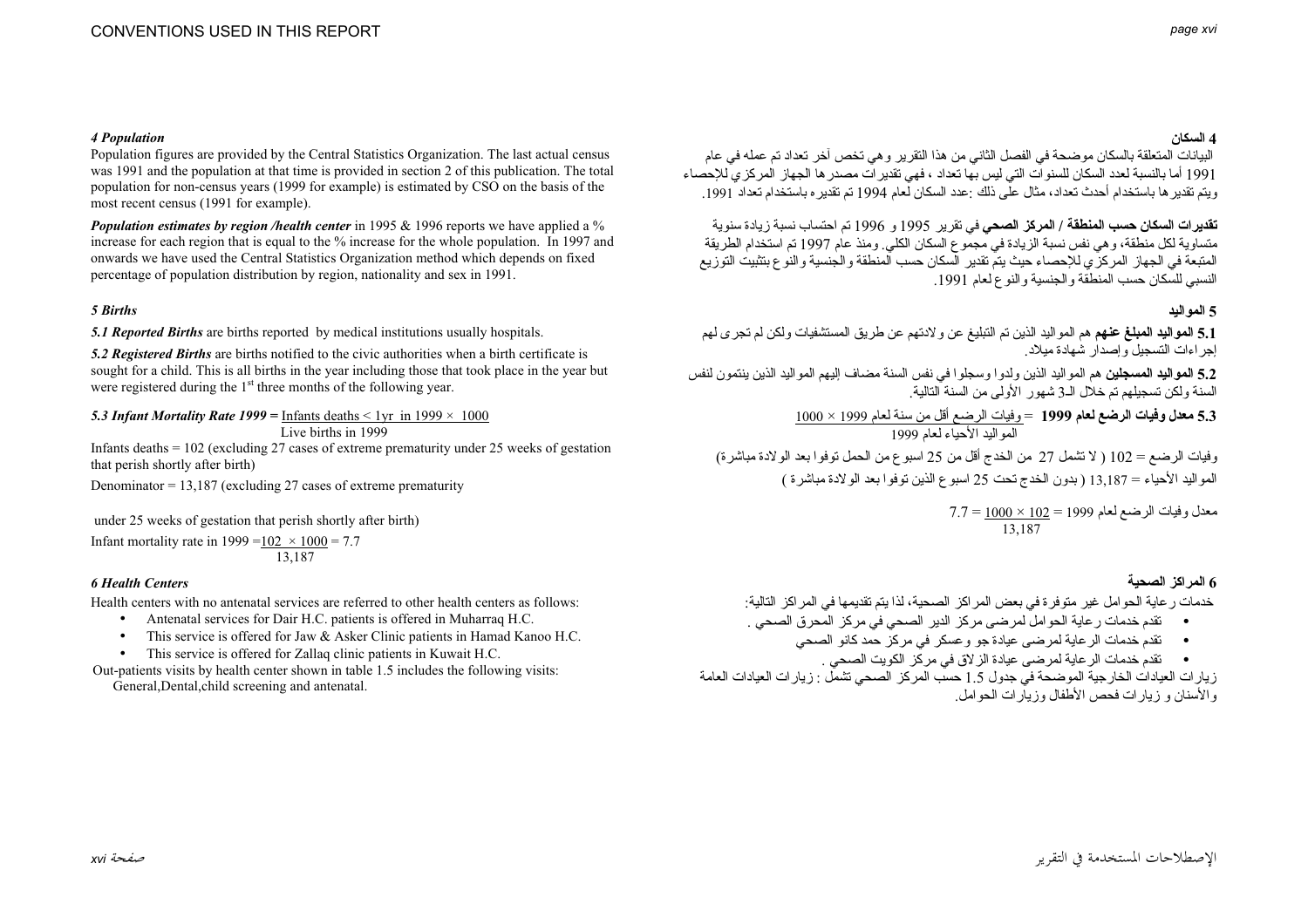#### صفحة xvii

# 7 الصحة العامة - التطعيمات

<sup>1</sup>لقاح الحصبة كجر عة أولى واللقاح الثلاثي (الحصبة ، الحصبة الألمانية ، أبو كعب) كجر عة ثانية تم استدالهما .<br>باللقاح الثلاثي (الحصبة ، الحصبة الألمانية ، أبو كعب) كجر عة أولى للأطفال في السنة الأولى من العمر و الجرحمة الثانية عند سن 5-6 سنو ات منذ عام 1999 .

<sup>3</sup>الجر عة الأولى : تم استبدال لقاح الحصبة باللقاح الثلاثي (الحصبة ، الحصبة الألمانية ، أبو كعب) كجر عة أولى للأطفال عند سن سنة واحدة بدلاً من تسعة شهور منذ عام 1999 مما أدى إلى رفع نسبة التغطية بالتطعيم.

الجرعة الثانية : انخفاض نسبة تغطية لقاح الحصبة في عام 2000 بلقاح ثلاثي (الحصبة ، الحصبة الألمانية ، ا $^2$ أبو كعب) للجر عة الثانية (الأطفال 5-6 سنوات) نتيجة للّحملة الوطنية في عام 1999 ، حيث تم استثناء الأطفال الذين تم تطعيمهم فـي الحملة وكـانوا محصـنين بجـرعة أولى سـابقة منّ الحصـبة أوالـلقاح الـثلاثي MMR1 (الحصية ، الحصية الألمانية ، أبو كعب )

# 7 Public Health – Vaccination

<sup>1</sup> Measles vaccine as single antigen dose 1 and MMR as dose 2 was replaced by MMR1 at one year of age and MMR2 at 5-6 years of age since 1999.

<sup>3</sup> MMR1: A shift of Measles vaccine from the age of 9 months to age 1 year leads to progress in coverage of Measles dose 1 (MMR1).

 $2$  MMR2: The coverage of Measles dose 2 (MMR2) reduce in 2000 due to the effect of the National Measles Campaign conducted in 1999, as children who received the campaign dose and previous dose of Measles or MMR1 will not be vaccinated with MMR<sub>2</sub> at school entry.